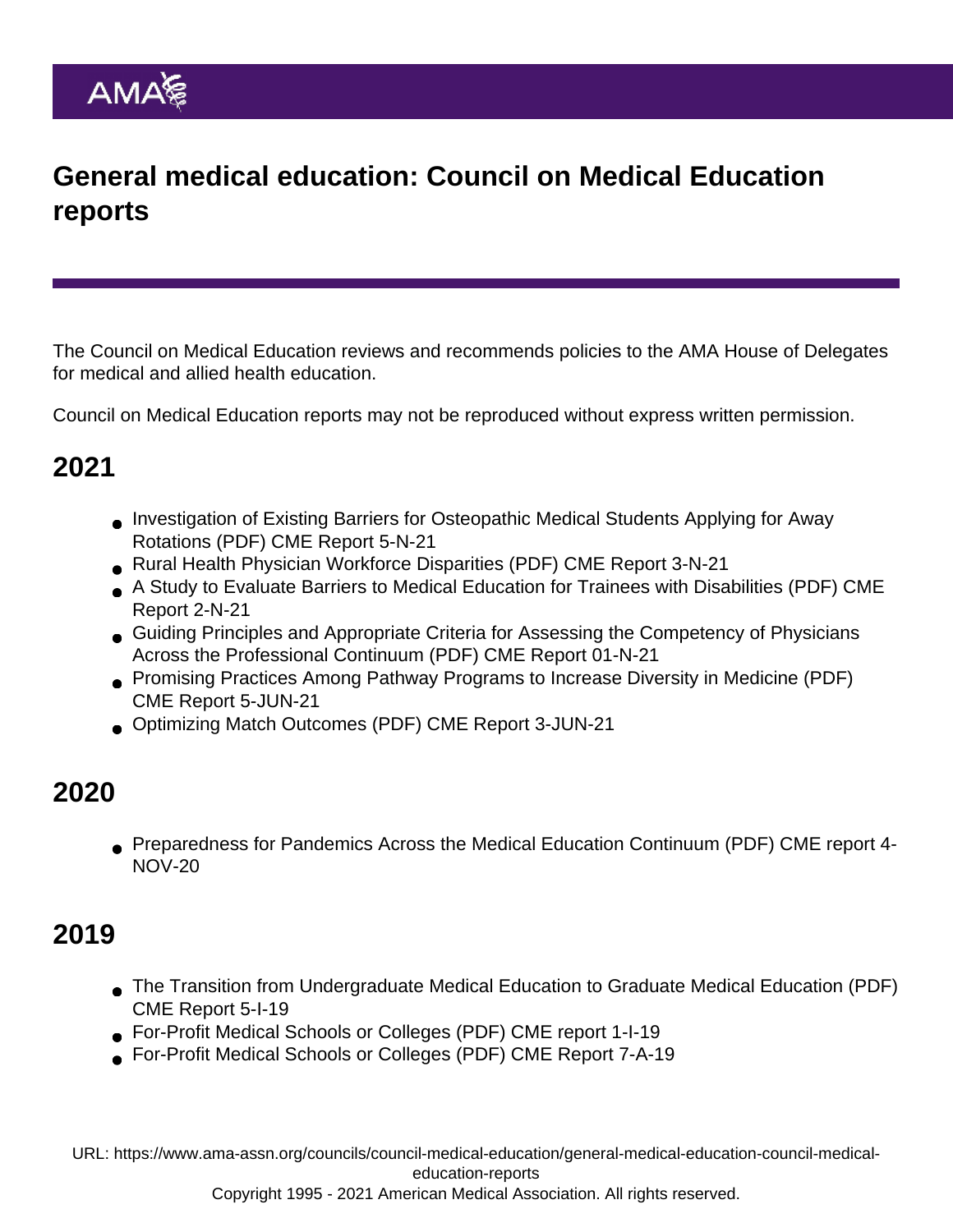- [Study of Medical Student, Resident, and Physician Suicide](https://www.ama-assn.org/system/files/2019-07/a19-cme-6.pdf) (PDF) CME Report 6-A-19 (Resolution 959-I-18)
- [Accelerating Change in Medical Education Consortium Outcomes](https://www.ama-assn.org/system/files/2019-07/a19-cme-5.pdf) (PDF) CME Report 5-A-19
- [Standardizing the Residency Match System and Timeline](https://www.ama-assn.org/system/files/2019-07/a19-cme-3.pdf) (CME Report 6-A-17) (PDF) CME Report 3-A-19
- [Protecting Medical Trainees from Hazardous Exposure](https://www.ama-assn.org/system/files/2019-07/a19-cme-csaph-joint-report-1.pdf) (PDF) CME/CSAPH Joint Report 1- A-19 (Resolution 301-A-18)

#### 2018

- [Study of Medical Student, Resident and Physician Suicide](https://www.ama-assn.org/system/files/2018-11/i18-cme-8.pdf) (PDF) CME Report 8-I-18
- [Developing Physician-Led Public Health/Population Health Capacity in Rural Communities](https://www.ama-assn.org/system/files/2018-11/i18-cme-3.pdf) (PDF) CME Report 3-I-18
- [Review of AMA Educational Offerings](https://www.ama-assn.org/system/files/2018-11/i18-cme-2.pdf) (PDF) CME Report 2-I-18

# 2017

- [Expansion of Public Service Loan Forgiveness](https://www.ama-assn.org/system/files/2021-06/a17-cme-07.pdf) (PDF) CME Report 7-A-17
- [Standardizing the Allopathic Residency Match System and Timeline](https://www.ama-assn.org/system/files/2021-06/a17-cme-06.pdf) (PDF) CME Report 6-A-17 (Resolution 310-A-16)
- [Options for Unmatched Medical Students](https://www.ama-assn.org/system/files/2021-06/a17-cme-05.pdf) (PDF) CME Report 5-A-17
- [Sex and Gender Based Medicine in Clinical Education: An Annotated Bibliography](https://www.ama-assn.org/sites/ama-assn.org/files/corp/media-browser/public/about-ama/councils/Council Reports/council-on-medical-education/sex-gender-based-medicine-bibliography.pdf) (PDF) (Resolution 958-I17)

# 2016

- [Telemedicine in Medical Education](https://www.ama-assn.org/system/files/2021-06/a16-cme-06.pdf) (PDF) CME Report 6-A-16 (Resolution 330-A-15)
- [Addressing the Increasing Number of Unmatched Medical Students](https://www.ama-assn.org/system/files/2021-06/a16-cme-03.pdf) (PDF) CME Report 3-A-16
- [Access to Confidential Health Services for Medical Students and Physicians](https://www.ama-assn.org/sites/ama-assn.org/files/corp/media-browser/public/about-ama/councils/Council Reports/council-on-medical-education/i16-cme-report-1.pdf) (PDF) CME Report 1-I-16 (Resolutions 901-I-15, 913-I-15, and 304-A-16)

# 2015

[Enhancing the AMA's Role in Premedical Education](https://www.ama-assn.org/sites/ama-assn.org/files/corp/media-browser/public/about-ama/councils/Council Reports/council-on-medical-education/cme-report-07-a-15-premed-final.pdf) (PDF) CME Report 7-A-15

URL: [https://www.ama-assn.org/councils/council-medical-education/general-medical-education-council-medical](https://www.ama-assn.org/councils/council-medical-education/general-medical-education-council-medical-education-reports)[education-reports](https://www.ama-assn.org/councils/council-medical-education/general-medical-education-council-medical-education-reports)